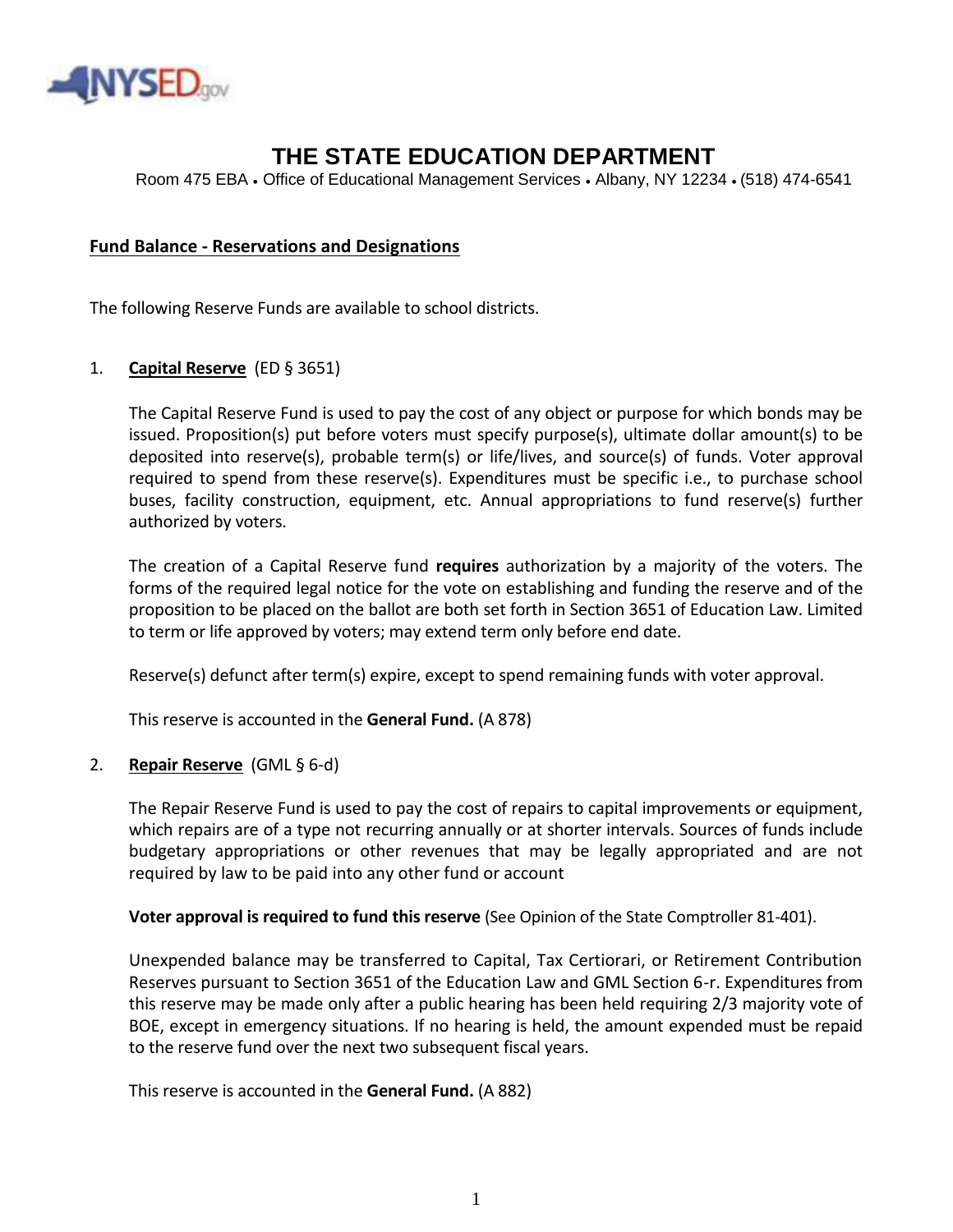# 3. **Workers' Compensation Reserve** (GML § 6-j)

The purpose of this reserve fund is to pay for Workers Compensation and benefits, related medical/hospital expenses, and self-insurance administrative costs as authorized by Article 2 of the Workers' Compensation Law.

Districts that qualify as a self-insurer may establish reserve by board action under Section 50[4] of the Workers' Compensation Law.

The reserve is funded by budgetary appropriations and such other source(s) as may be legally appropriated. Funds remaining in excess of requirements to pay all pending claims, may be transferred, within sixty days of the close of the fiscal year, to other reserve(s) or applied to the next succeeding fiscal year's budget.

This reserve is accounted in the in the **General Fund** (A 814)

# 4. **Unemployment Insurance Reserve** (GML § 6-m)

This reserve fund is used to pay the cost of reimbursement to the State Unemployment Insurance Fund for payments made to claimants where the school district or BOCES has elected to use the benefit reimbursement method, in lieu of contributions under Article 18 of the Labor Law.

The reserve may be established by board action and is funded by budgetary appropriations or funds from other reserves subject to permissive referendum. The BOE may terminate if district converts to tax contribution method of funding.

If the district elects to convert to tax contribution basis, excess of fund over the sum sufficient to pay pending claims may be transferred, to other reserve fund(s) authorized by GML or ED § 3651. Within sixty days after the end of the fiscal year, excess amounts may either be transferred to other reserve fund(s) or applied to the appropriations of the next succeeding fiscal year's budget.

This reserve is accounted in the **General Fund**. (A 815)

# 5. **Reserve for Tax Reduction** (ED § 1604 [36]) (ED § 1709 [37])

This reserve is for the gradual use of the proceeds of the sale of school district real property where such proceeds are not required to be placed in a mandatory reserve for debt service. Specifically, the district is permitted to retain the proceeds of the sale for a period not to exceed ten years and to use them during that period for tax reduction.

This reserve is accounted in the **General Fund.** (A 891)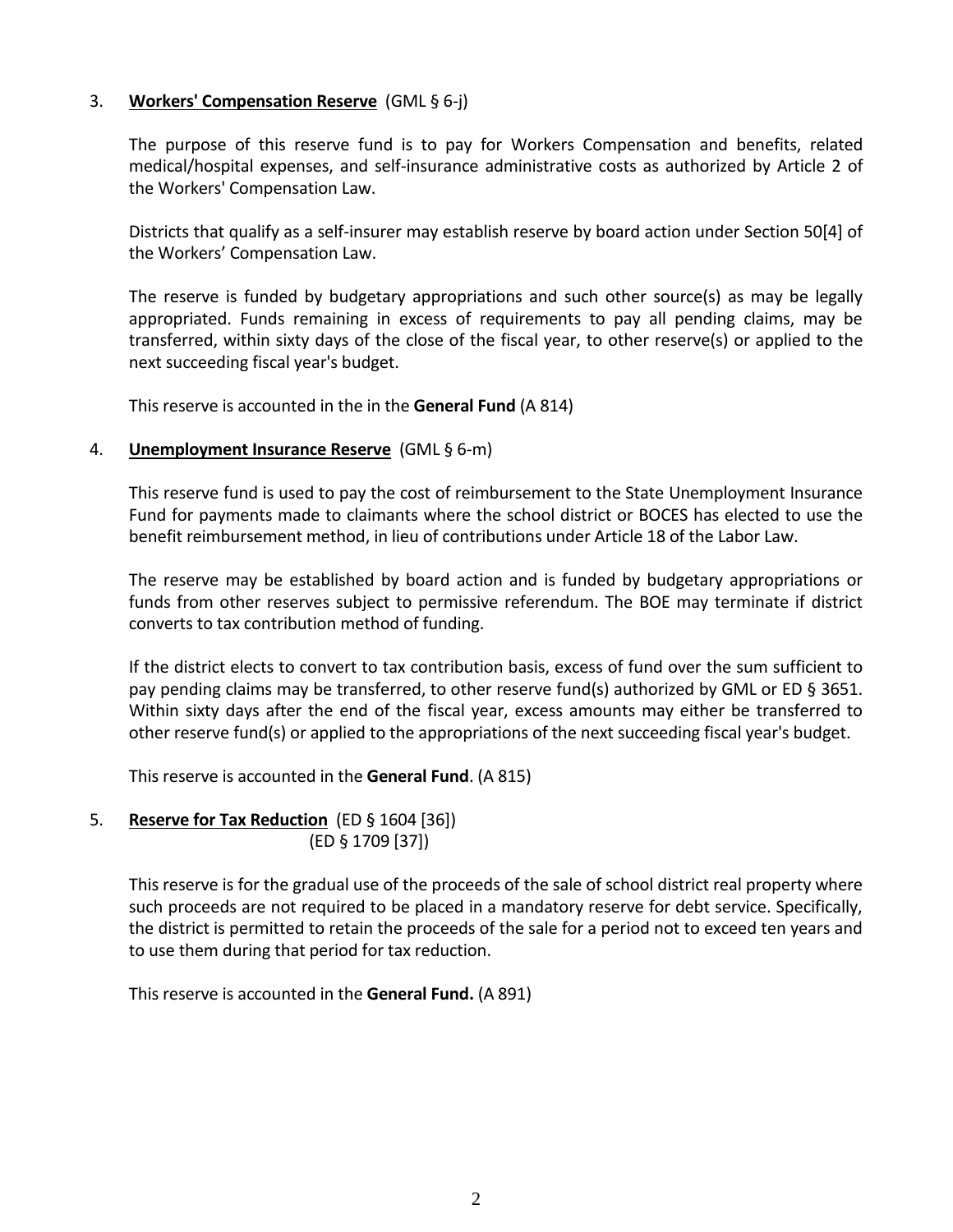# 6. **Mandatory Reserve for Debt Service** (GML § 6-l)

This reserve is used to cover debt service payments on outstanding obligations (bonds, BANS) after the sale of district capital assets or improvements. Expenditures are for debt service only or for the purpose of retiring the outstanding obligations. Remaining balance of sale in excess of indebtedness may be expended for any other lawful district purpose.

The funding of the reserve as defined in GML § 6-c is from (1) the proceeds of the cash sale of capital assets and improvement (including, but limited to land, buildings, equipment, and vehicles), and (2) State and Federal Aid received on account of a capital improvement to the retirement of outstanding obligations issued to finance such improvement.

This reserve is accounted in the **Debt Service Fund.** (A, V 884)

7. **Insurance Reserve** (GML § 6-n)

This reserve is used to pay liability, casualty, and other types of uninsured losses, except losses incurred for which the following types of insurance may be purchased: life, accident, health, annuities, fidelity and surety, credit, title residual value, and mortgage guarantee.

The reserve is funded by budgetary appropriations or funds from other reserves subject to permissive referendum. May not be used for any purpose for which a special reserve may be established pursuant to law e.g., Unemployment Compensation Insurance.

There is no limit on the amount that may be accumulated in the reserve balance; however, the annual contribution(s) to this reserve may not exceed the greater of \$33,000 or 5 percent of the budget. Settled or compromised claims up to \$25,000 may be paid from the reserve without judicial approval.

This reserve is accounted in the **General Fund**. (A 863)

8. **Property Loss Reserve** (ED § 1709 [8-c]), and **Liability Reserve** (ED § 1950 [4][cc])

> These funds are used to establish and maintain a program of reserves to cover property loss and liability claims incurred. Separate funds for property loss and liability claims are required. This type of reserve fund may be utilized only by school districts, except city school districts with a population greater than 125,000. Annual contribution(s) limited to 3 percent of the annual budget or \$15,000, whichever is greater. (A separate bank account required for BOCES).

> Funds cannot be used for another purpose without voter approval except BOE may use monies not required to settle pending claims, to purchase insurance policies to cover losses previously self-insured. Balances may not be reduced below amounts required to settle all pending claims.

Property Loss Reserve: (A 861) Liability Reserve: (A 862)

These reserves are accounted in the **General Fund**.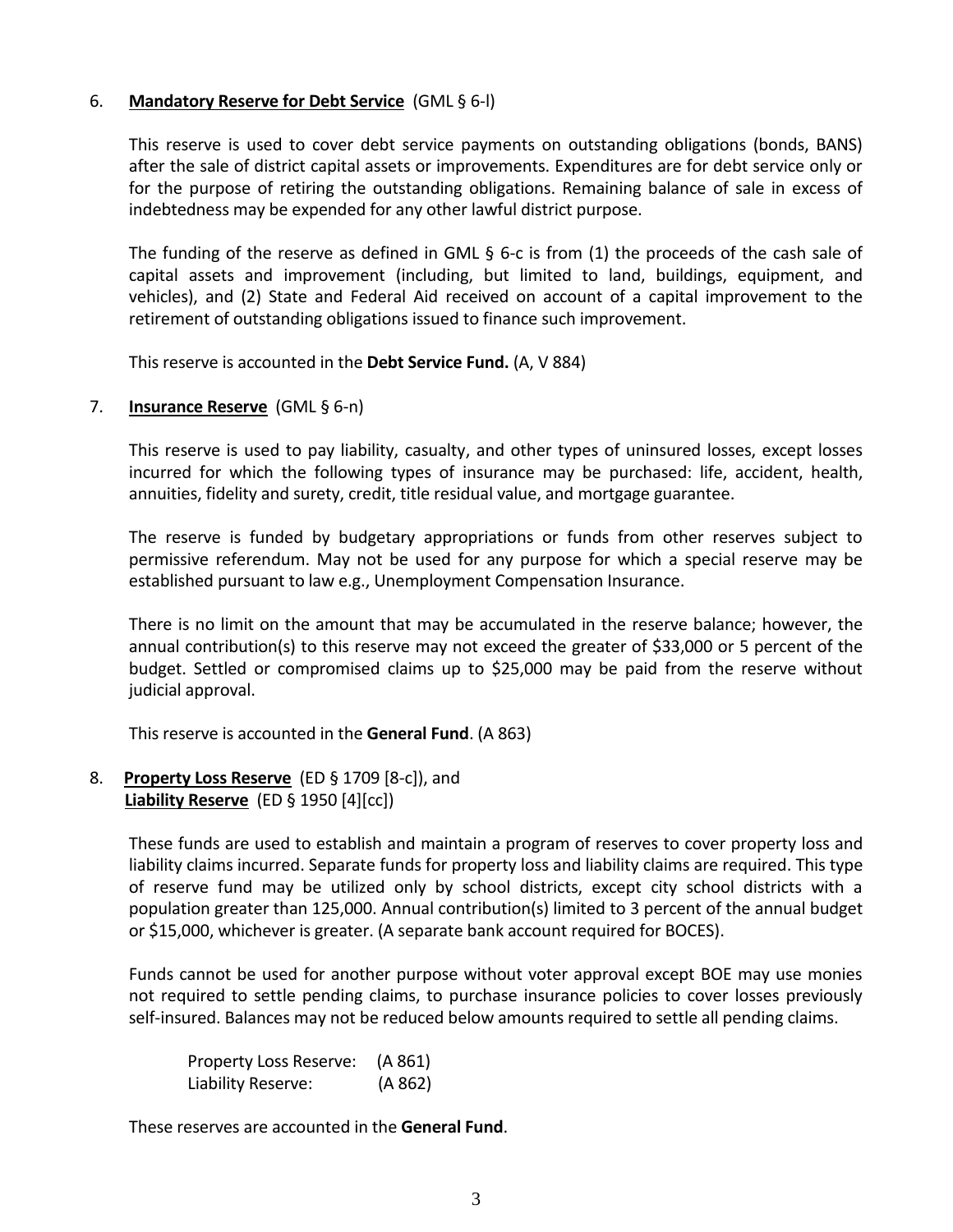# 9. **Tax Certiorari Reserve** (ED § 3651 [1-a])

Chapter 588 of the Laws of 1988 amended Section 3651 of the Education Law to permit the establishment of a reserve fund for tax certiorari and to expend from the fund without voter approval of the qualified voters of the school district.

The new chapter further stipulates that the total of the monies held in the reserve fund shall not exceed the amount which might reasonably be deemed necessary to meet anticipated judgments and claims arising out of tax certiorari proceedings in accordance with Article 7 of the Real Property Tax Law.

Any monies deposited to such a reserve fund which are not expended for tax certiorari proceedings in the year such monies are deposited must be returned to the general fund on or before the first day of the fourth fiscal year after deposit of these monies into the reserve unless claim(s) are still open and not finally determined or otherwise terminated or disposed of.

This reserve is accounted in the **General Fund.** (A 864)

# 10. **Reserve for Insurance Recoveries** (ED § 1718 (2))

This account is used at the end of the fiscal year to account for unexpended proceeds of insurance recoveries. They will be held here pending action by the Board of Education on their disposition. This account will not be used if the insurance recovery is expended in the same fiscal year it was received.

This reserve is accounted in the **General Fund.** (A 887)

# 11. **Reserve for Encumbrances** (A 821)

The balance of this account represents the amount of outstanding encumbrances at the end of the fiscal year.

#### 12. **Reserve for Inventory** (A 845)

The purpose of this account is to limit the maximum investment in inventory and to restrict that portion of fund balance, which is not available for appropriation.

#### 13. **Reserve for Employee Benefit Accrued Liability** (GML § 6-p)

The purpose of this account is to reserve funds for the payment of accrued 'employee benefits' due employees upon termination of service for vacation, sick leave, personal leave, etc.

This reserve fund may be established by a majority vote of the Board of Education and is funded by budgetary appropriations and such other reserves authorized in the GML, subject to permissive referendum.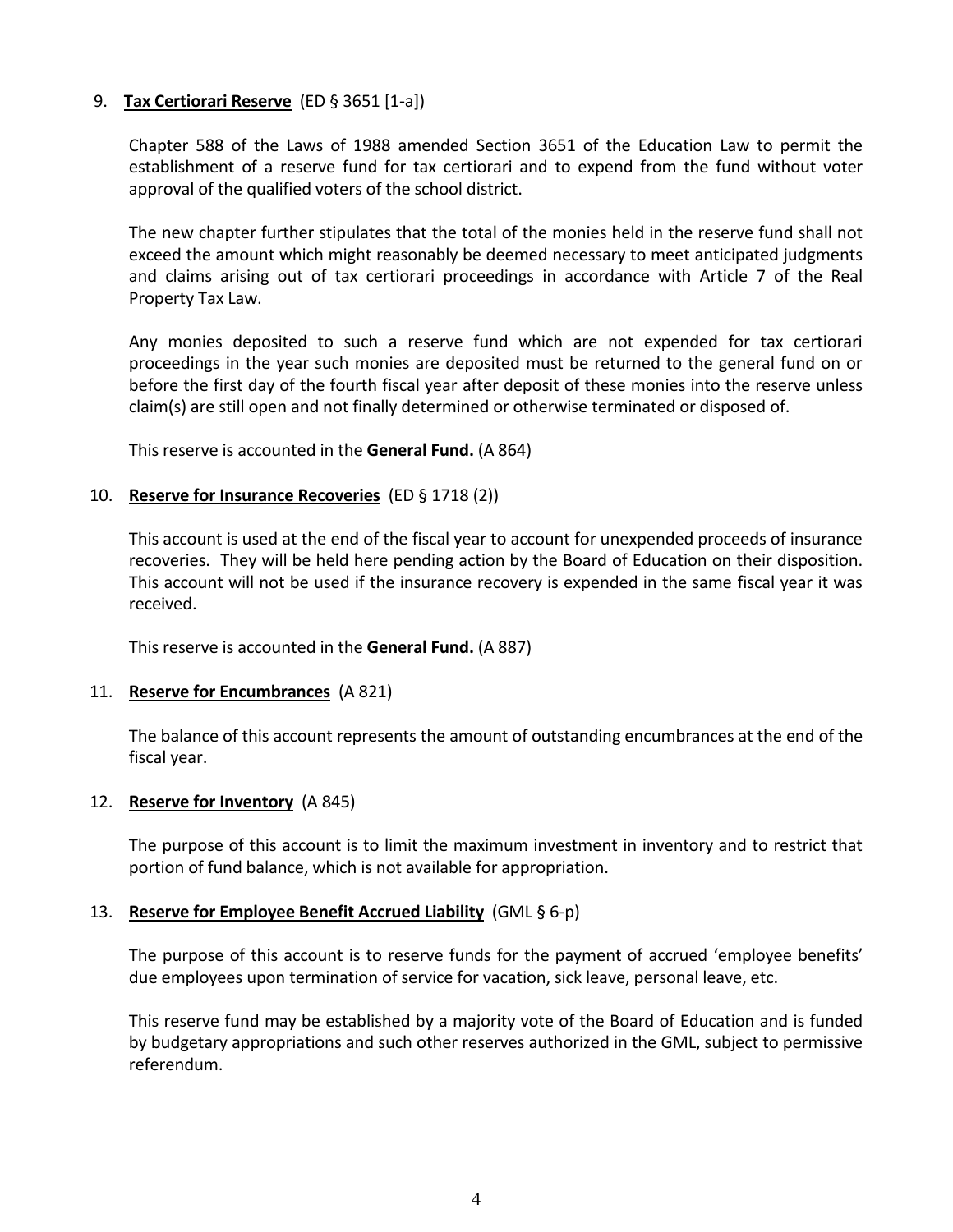Upon termination by BOE, balance not required to satisfy all incurred or accrued liabilities may be transferred to any other reserve fund(s) authorized in the General Municipal Law. (May not be used to fund health or other post-retirement benefits.)

The reserve is accounted for in the **General Fund** (A 830)

# 14. **Reserve for Career Education Instructional Equipment ‒ BOCES** (ED § 1950[4][ee]

The purpose of this account is to reserve funds to finance all or part of the cost of the replacement and purchase of advanced technology equipment used in instructional programs conducted by BOCES. (A separate bank account is required.)

 This reserve is created by resolution of the BOCES governing board and approved by the boards of education of a majority of the school districts participating in the instructional program of the BOCES.

Proceeds from the sale of career education instructional equipment used in the instructional programs of the BOCES and, subject to limitation imposed by regulations of the Commissioner of Education, by including depreciation expenses for the career education instructional equipment used in providing instructional services on a cooperative basis in computation of the cost of such services pursuant to Education Law Section 1950 [4][d], concerning "aidable shared services."

The Commissioner of Education has promulgated regulations pertaining to this reserve (Regulations of the Commissioner of Education, Section 170.3[k]).

In the event this reserve is liquidated, the moneys must be allocated to the school districts participating in the instructional programs of the BOCES in proportion to the value of their contributions to the fund.

# 15. **Retirement Contribution Reserve Fund** (GML § 6-r)

The purpose of this account is to fund employer retirement contributions i.e., any portion of the amount(s) payable by an eligible school district to the New York State and Local Employees' Retirement System (ERS), pursuant to Sections 17 or 317 of the Retirement and Social Security Law.

This reserve is created, and expenditures authorized, by resolution of the governing board to finance retirement contributions (except a school district in a city with a population of 125,000 or more). A referendum is not required either to create or expend moneys from the reserve. Transfers from or back to other reserve funds require a public hearing with 15 days' notice published in official newspaper(s).

- (a) Budgetary appropriations or taxes raised for the reserve
- (b) Revenues not required or restricted by law to be paid into another fund or account
- (c) Transfers from Tax Certiorari, Capital or Repair Reserves

This reserve is accounted in the **General Fund**. (A 827)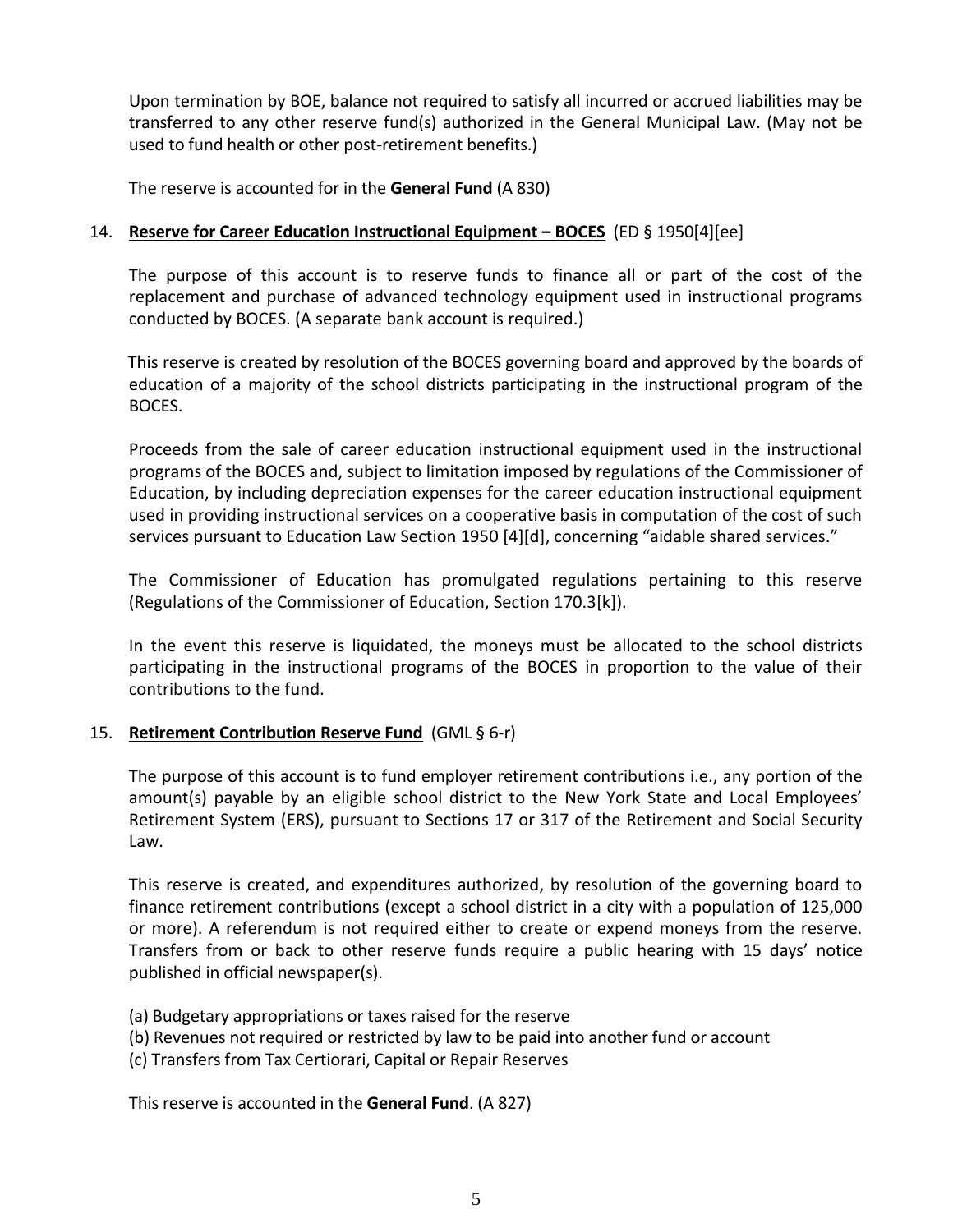# 16. **Reserve for Excess Tax Levy** (Chapter 97 of the Laws of 2011)

The tax cap legislation states that if the actual tax levy of a local government or a school district exceeds the maximum allowable tax levy limit, the local government or school district must place the excess amount in reserve and use the excess and any interest earned to offset the tax levy for the following fiscal year.

# **Accounting Requirements:**

When an excess tax levy has been identified, the following series of accounting entries will be required. These entries assume that the local government or school district has already recorded the real property taxes levied for the current fiscal year's budget. The local government or school district will need to defer the recognition of revenues associated with the excess tax levy until the following fiscal year as required by the tax cap legislation. This deferral of revenue serves as the accounting mechanism for placing excess tax levy in reserve as required by the legislation. The amount of revenue deferred for excess tax levies should be placed in a separate interest-bearing bank account.

1. To reclassify the excess amount of taxes levied from revenues to deferred revenues:

| <b>Account</b>                                         | Sub-account | <b>Debit</b> | <b>Credit</b> |
|--------------------------------------------------------|-------------|--------------|---------------|
| 230 Cash, Special Reserves - Excess Tax Levy           |             | \$250        |               |
| 1001 Real Property Taxes                               | \$1,000     |              | \$250         |
| 695 Deferred Tax Revenue - Reserve for Excess Tax Levy |             |              |               |

2. To reclassify collections already received in payment of real property taxes that represent amounts attributable to excess tax levies.

| Account                                      | Sub-account | Debit | l Credit |
|----------------------------------------------|-------------|-------|----------|
| 230 Cash, Special Reserves - Excess Tax Levy |             | \$250 |          |
| 200 Cash                                     |             |       | \$250    |

3. To record ongoing collection of taxes that represent amounts attributable to excess tax levies:

| <b>Account</b>                               | Sub-account |       | Debit   Credit |
|----------------------------------------------|-------------|-------|----------------|
| 230 Cash, Special Reserves - Excess Tax Levy |             | \$750 |                |
| 250 Taxes Receivable, Current                |             |       | \$750          |

4. In the next fiscal year, the entry to record the annual budget in the accounting records would include the amount of deferred revenues that represent amounts attributable to excess tax levies collected in the previous year:

| Account                  | Sub-account | <b>Debit</b> | <b>Credit</b> |
|--------------------------|-------------|--------------|---------------|
| 510 Estimated Revenues   |             | \$1,000      |               |
| 1001 Real Property Taxes | \$1,000     |              |               |